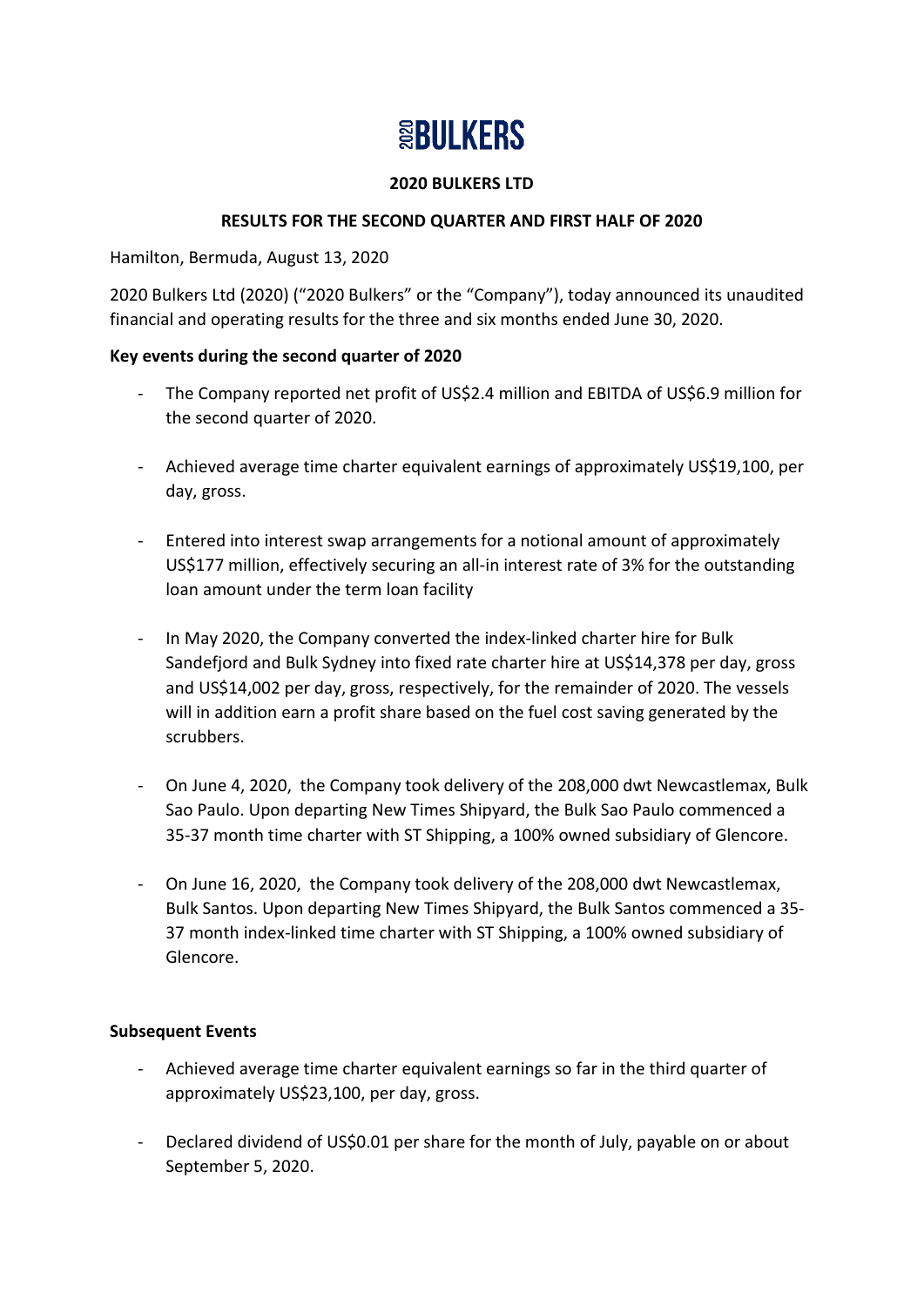#### **Management discussion and analysis**

#### *Consolidated Statements of Operations*

#### *Three months ended June 30, 2020*

Operating revenues were US\$10.8 million for the three months ended June 30, 2020 (US\$ nil in Q2 2019). The increase compared to the three months ended June 30, 2019 is driven by the vessels Bulk Sandefjord, Bulk Santiago, Bulk Seoul, Bulk Shanghai, Bulk Shenzhen and Bulk Sydney being in operation for the full quarter and Bulk Sao Paulo and Bulk Santos commencing their first time charter contracts in June 2020.

Total operating expenses were US\$6.1 million for the three months ended June 30, 2020 (US\$1.0 million in Q2 2019). Total operating expenses consists of vessel operating expenses, voyage expenses, general and administrative expenses and depreciation and amortization.

Vessel operating expenses were US\$2.9 million and US\$nil for the three months ended June 30, 2020 and 2019, respectively. The increase compared to the three months ended June 30, 2019 is due to six vessels in operation for the full quarter and two vessels commencing operations in June 2020.

Voyage expenses were US\$0.5 million for the three months ended June 30, 2020 (US\$ nil for Q2, 2019). The increase compared to the three months ended June 30, 2019 is due to commission and expenses incurred between delivery of Bulk Sao Paulo and Bulk Santos from the yard and delivery on time charter.

General and administrative expenses were US\$0.5 million for the three months ended June 30, 2020 (US\$1.0 million in Q2 2019). The decrease is primarily due to higher non-cash share option costs during the three months ended June 30, 2019.

Depreciation and amortization were US\$2.2 million for the three months ended June 30, 2020 (US\$ nil in Q2 2019). The increase compared to the three months ended June 30, 2019 relates to depreciation on vessels delivered during Q3 and Q4, 2019, and Q1 2020.

Total financial expenses, net, were US\$2.3 million for the three months ended June 30, 2020 (US\$ nil for Q2 2019). The principal items in the second quarter were:

- Interest expense of US\$2.1 million, net of US\$0.4 million capitalized
- Other financial expense of US\$0.2 million

# *Six months ended June 30, 2020*

Operating revenues were US\$18.6 million for the six months ended June 30, 2020 (US\$ nil for the six months ended June 30, 2019). The increase compared to the six months ended June 30, 2019 is driven by the four vessels being in operation for the full six months, Bulk Shenzhen and Bulk Sydney commencing their first time charter contracts in January 2020 and Bulk Sao Paulo and Bulk Santos commencing their first time charter contracts in June 2020.

Total operating expenses were US\$11.4 million for the six months ended June 30, 2020 (US\$2.4 million for the six months ended June 30, 2019). Total operating expenses consists of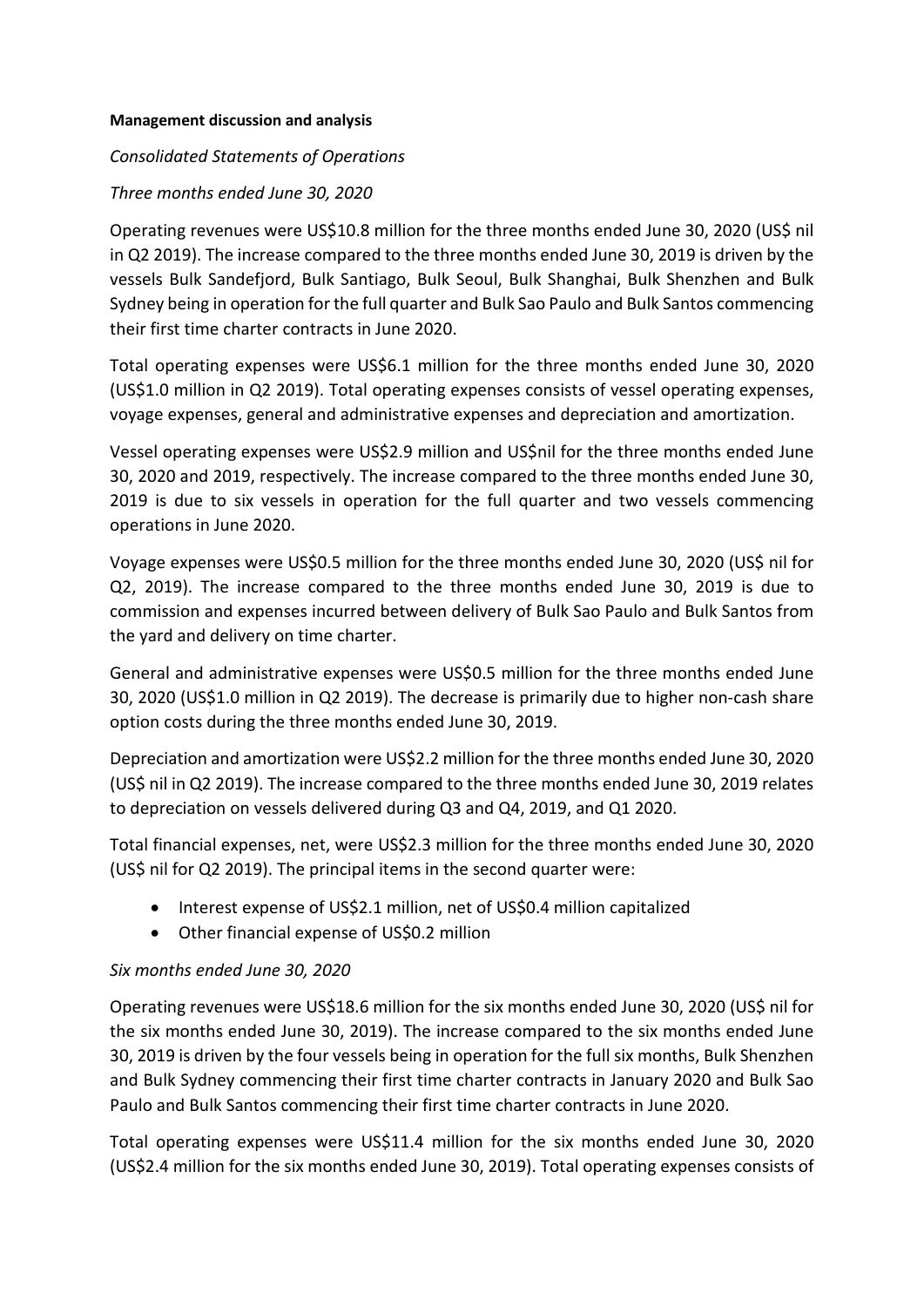vessel operating expenses, voyage expenses, general and administrative expenses and depreciation and amortization.

Vessel operating expenses were US\$5.3 million and US\$nil for the six months ended June 30, 2020 and 2019, respectively. The increase compared to the six months ended June 30, 2019 is driven by four vessels being in operation for the full six months, Bulk Shenzhen and Bulk Sydney commencing their first contracts in January 2020 and Bulk Sao Paulo and Bulk Santos commencing their first time charter contracts in June 2020.

Voyage expenses were US\$0.7 million for the six months ended June 30, 2020 (US\$ nil for the six months ended June 30, 2019). The increase compared to the six months ended June 30, 2019 is due to commission and expenses incurred between delivery of Bulk Shenzhen, Bulk Sao Paulo and Bulk Santos from the yard and delivery on time charter.

General and administrative expenses were US\$1.3 million for the six months ended June 30, 2020 (US\$2.4 million for the six months ended June 30, 2019). The decrease is due to costs incurred in connection with listing of the Company's shares on Oslo Axess as well as higher non-cash share option costs during the six months ended June 30, 2019.

Depreciation and amortization were US\$4.1 million for the six months ended June 30, 2020 (US\$ nil for the six months ended June 30, 2019). Please see analysis for the second quarter of 2020 which is also valid for the six months ended June 30, 2020.

Total financial expenses, net, were US\$4.5 million for the six months ended June 30, 2020 (US\$ nil for the six months ended June 30, 2019). Please see analysis for the second quarter of 2020 which is also valid for the six months ended June 30, 2020.

# *Consolidated Balance Sheet*

The Company had total assets of US\$398.6 million as of June 30, 2020, (December 31, 2019: US\$283.1 million). The increase in total assets of the Company is primarily driven by financing and delivery of four vessels from New Times Shipyard during the six months ended June 30, 2020.

As of June 30, 2020, equity was US\$137.9 million which corresponds to an equity ratio of 34.6%. As of December 31, 2019, equity was US\$138.1 million which corresponds to an equity ratio of 48.8%.

Total liabilities as of June 30, 2020, were US\$260.7 million (December 31, 2019: US\$145.0 million). The increase is primarily attributable to four draw-downs on the term loan facility during the six months ended June 30, 2020.

# *Consolidated Statement of Cash Flows*

# *Three months ended June 30, 2020*

Net cash provided by (used in) operating activities was US\$6.0 million for the three months ended June 30, 2020 (US\$(0.4) million for the three months ended June 30, 2019). The improved cash flow compared to the three months ended June 30, 2019 is due to earnings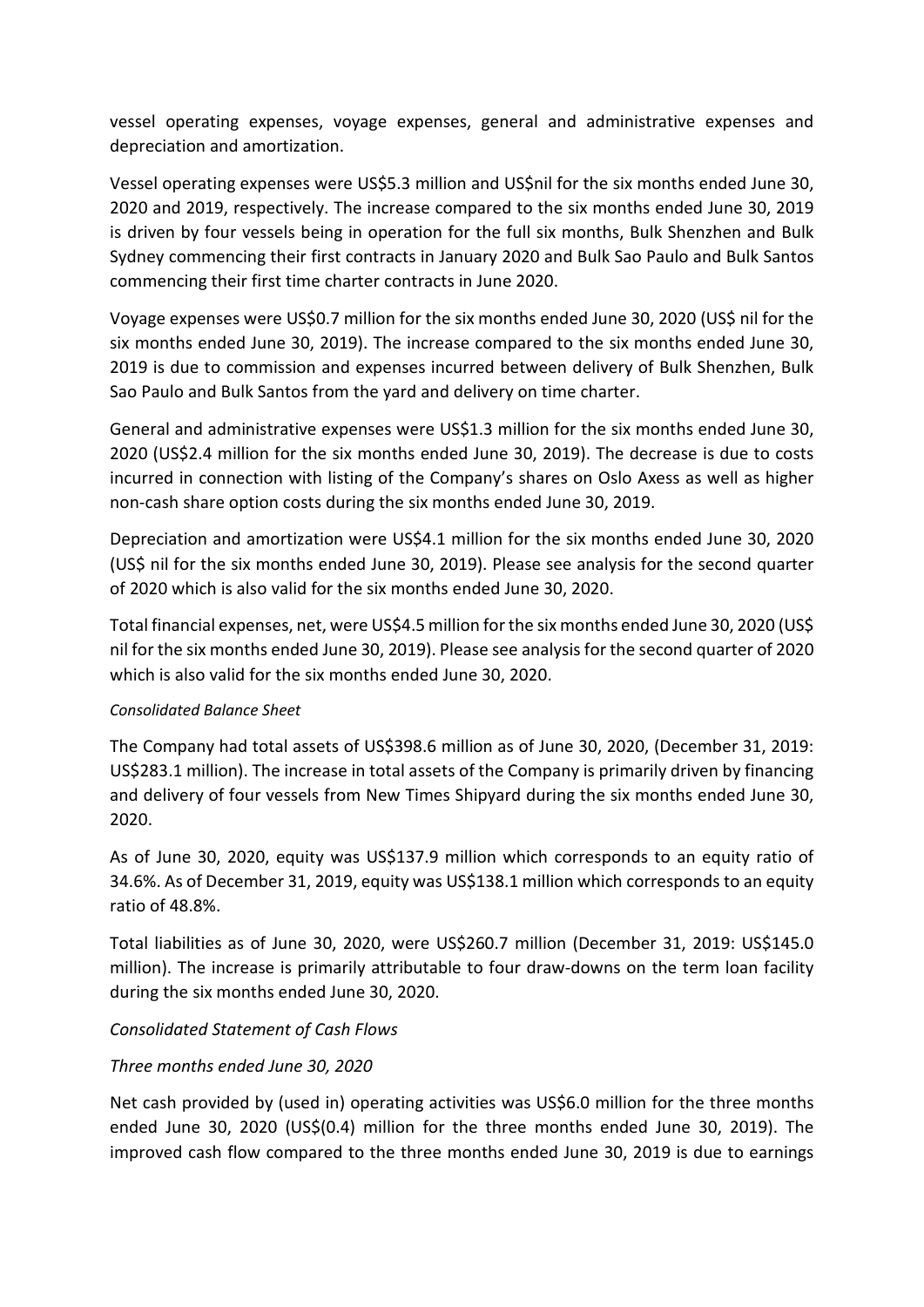from six vessels in operations for the full quarter and two vessels commencing operations in June 2020.

Net cash used in investing activities was US\$61.6 million for the three months ended June 30, 2020 (US\$66.9 million in Q2 2019). The Company paid delivery instalments of US\$60.8 million for Bulk Sao Paulo and Bulk Santos during Q2 2020. In Q2 2019 the Company paid instalments of US\$65.6 million on the Company's newbuildings.

Net cash provided by financing activities was US\$56.7 million during the three months ended June 30, 2020 (US\$67.1 million in Q2 2019). The Company drew US\$60.0 million on the term loan facility when the Company paid the delivery instalments for Bulk Sao Paulo and Bulk Santos in June 2020. In Q2 2019 the Company received net proceeds from a private placement of US\$59.7 million.

# *Six months ended June 30, 2020*

Net cash provided by (used in) operating activities was US\$7.5 million for the six months ended June 30, 2020 (US\$(1.1) million for the six months ended June 30, 2019). The increase compared to the six months ended June 30, 2019 is driven by four vessels being in operation for the full six months, Bulk Shenzhen and Bulk Sydney commencing their first contracts in January 2020 and Bulk Sao Paulo and Bulk Santos commencing their first time charter contracts in June 2020.

Net cash used in investing activities was US\$123.8 million for the six months ended June 30, 2020 (US\$67.2 million for the six months ended June 30, 2019). The Company paid delivery instalments of US\$121.6 million for Bulk Shenzhen, Bulk Sydney, Bulk Sao Paulo and Bulk Santos during the six months ended June 30, 2020. During the six months ended June 30, 2019 the Company paid instalments of US\$65.6 million on the Company's newbuildings.

Net cash provided by financing activities was US\$112.5 million during the six months ended June 30, 2020 (US\$68.5 million for the six months ended June 30, 2019). The Company drew US\$120.0 million on the term loan facility when the Company paid the delivery instalments for Bulk Shenzhen, Bulk Sydney, Bulk Sao Paulo and Bulk Santos during the six months ended June 30, 2020. The Company completed two private placements during the six months ended June 30, 2019 raising net proceeds of US\$62.7 million.

# **Corporate Development and Financing**

The Board is pleased that the Company remained profitable during the second quarter of 2020, in spite of the challenging market conditions during the quarter. 2020 Bulkers has been profitable each quarter following the delivery of its first vessel during Q3 2019.

The Company has a solid funding situation with a cash position of approximately US\$17.7 million as of August 1, 2020.

As of August 1, 2020, the Company has firm backlog for six ships for the remainder of the year of USD 16,6 million. This backlog covers 98% of the budgeted opex, g&a and debt service until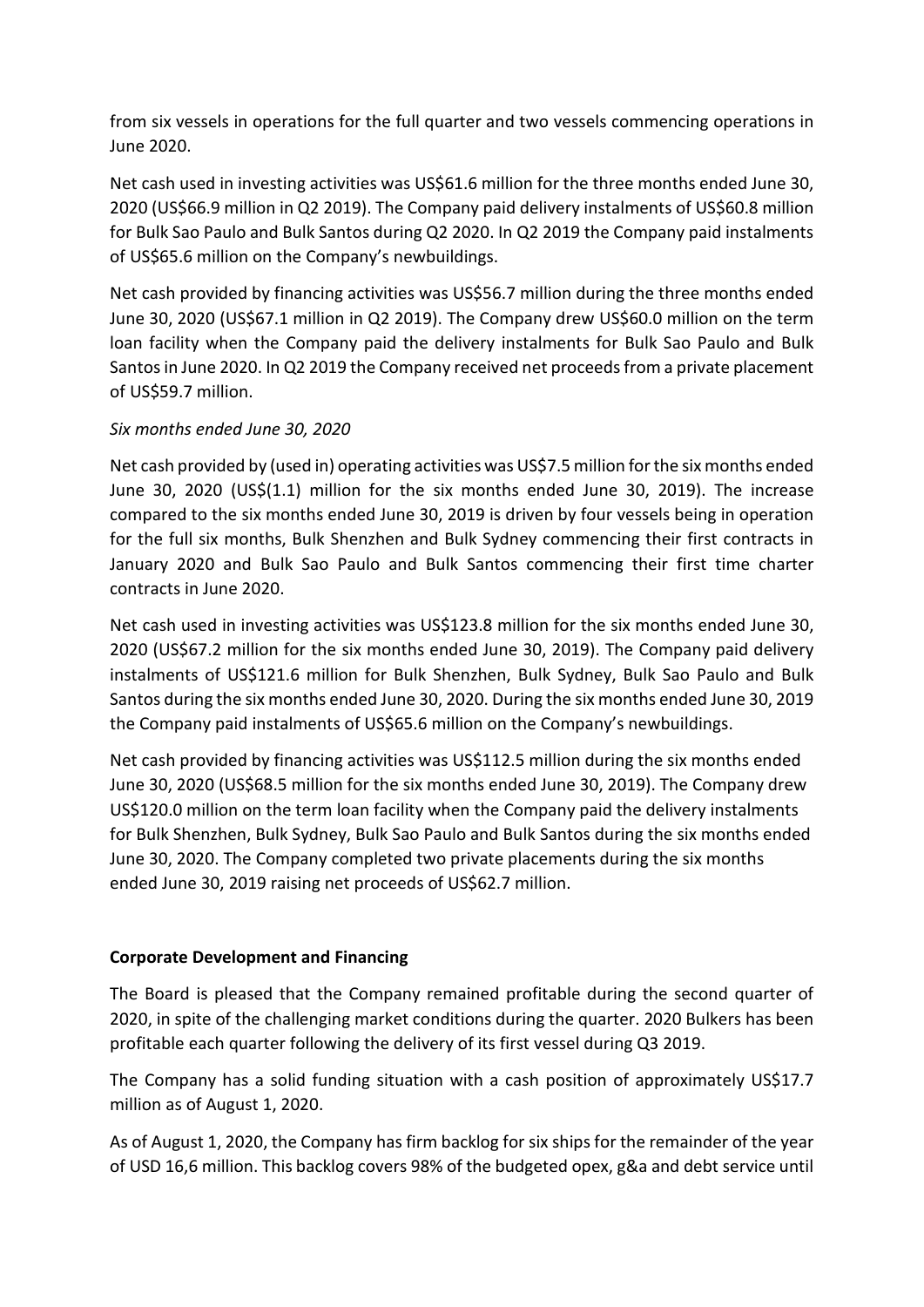the end of 2020. In addition, the Company will earn an index linked rate plus a scrubber premium for Bulk Santos and Bulk Sao Paulo, as well as a scrubber premium for Bulk Sandefjord and Bulk Sydney. For 2021, operating cash breakeven, which includes opex, g&a and debt service, is estimated at approximately US\$14,000 per day.

The Company has now re-instated its monthly dividend payments and remains committed to pay out the majority of operational free cash flow generated on a monthly basis. Based on current spot rates, the Board, in line with its stated dividend policy, expect to regularly pay out the majority of any monthly operating free cash flow as dividends, from October 2020 onwards, based on earnings from September 2020 onwards. The timing and amount of dividends, if any, is at the discretion of the Board.

The Company currently has around US\$240 million of net debt, corresponding to approximately US\$30 million per ship. Based on the amortization profile of the debt and lease financing, debt will be repaid by approximately US\$15 million per year, corresponding to an annual average debt reduction of US\$1.85 million per ship.

#### **Newbuilding program**

Following the successful delivery of Bulk Santos and Bulk Sao Paulo in June 2020, the Company has no further vessels under construction. The Company is very satisfied with the quality and performance of our eight vessels.

# **Commercial update**

The Company achieved average time charter equivalent earnings of approximately US\$19,100 per day, gross, in the second quarter of 2020. The Company's vessels trading on index-linked time charter earned approximately US\$14,800 per day, gross, including average daily scrubber benefits of approximately US\$1,300 per day and the Company's vessels on fixed time charter earned approximately US\$20,700 per day including average daily scrubber benefits of approximately US\$1,100 per day for two of the vessels.

The Baltic 5TC Capesize Index averaged US\$9,932 per day in Q2 2020.

So far in the third quarter, the Company has achieved time charter equivalent earnings of approximately US\$23,100 per day. The Baltic 5TC Capesize Index has averaged US\$23,400 per day in the same period.

#### **Chartering update**

As of today all eight vessels are on time charter contracts to strong counterparties. The Company has fixed employment for approximately 100% of its total 1,128 operating days for the remainder of the year, of which 846 days are fixed at an average TCE rate of US\$19,125 per day and 282 days linked to the development in the Capesize spot market, giving the Company significant exposure to the ongoing recovery in the capesize market.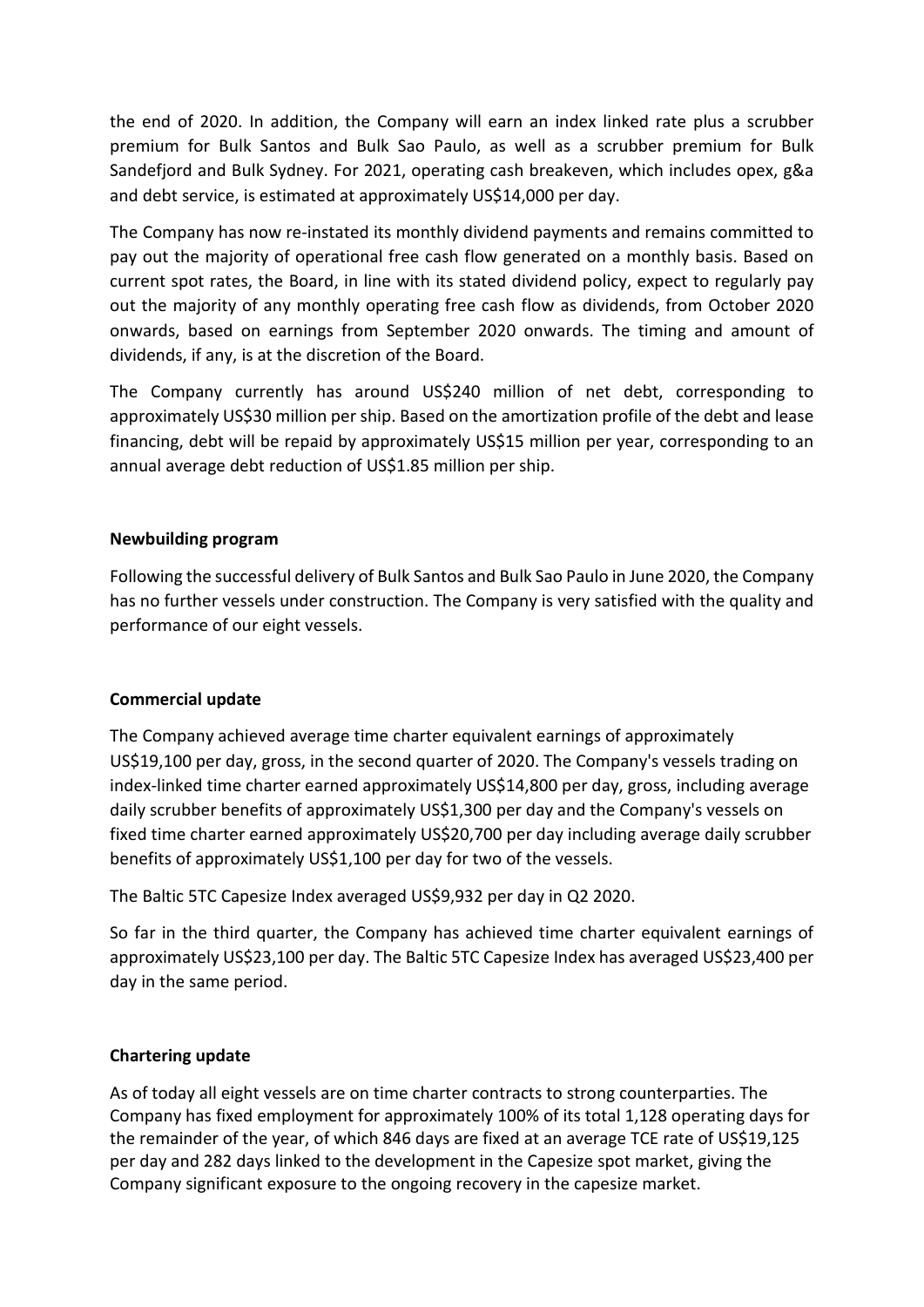The company has outperformed the Baltic 5TC index since delivery of the first vessel.

The current delivery chartering status is summarized in the table below:

| Ship name              | <b>Delivery</b> | <b>Charterer</b> | Rate US\$                                                         | <b>Charter expiry</b> |
|------------------------|-----------------|------------------|-------------------------------------------------------------------|-----------------------|
| <b>Bulk Sandefjord</b> | Aug-19          | Koch             | 14,378 until Dec 2020, index<br>linked thereafter                 | Aug- $22$             |
| <b>Bulk Santiago</b>   | $Sep-19$        | Koch             | 19,525 until Dec 2020, index Nov-21 - Jan-22<br>linked thereafter |                       |
| <b>Bulk Seoul</b>      | $Oct-19$        | Koch             | 22,250 until Dec 2020, index<br>linked thereafter                 | $Dec-21 - Feb-22$     |
| <b>Bulk Shanghai</b>   | $Nov-19$        | Glencore         | 22,673                                                            | Dec-20                |
| <b>Bulk Shenzhen</b>   | Jan-20          | Glencore         | 21,919                                                            | <b>Dec-20</b>         |
| <b>Bulk Sydney</b>     | Jan-20          | Koch             | 14,002 until Dec 2020, index<br>linked thereafter                 | Jan-23                |
| <b>Bulk Sao Paulo</b>  | Jun-20          | Glencore         | Index linked                                                      | $May - Jul-23$        |
| <b>Bulk Santos</b>     | Jun-20          | Glencore         | Index linked                                                      | $May - Jul-23$        |

#### **Market commentary**

The Baltic Capesize index today stands at US\$19,339 per day having averaged US\$23,332 per day so far in the third quarter and US\$10,395 year to date.

The main driver behind the recovery in Capesize rates has been the gradual increase in Brazilian iron ore exports following lower than usual export volumes from January through May, which was negatively impacted by a severe rainy season, as well as maintenance and repairs on Vale's infrastructure. Vale, Brazil's largest iron ore producer, has recently reiterated its full year production guidance, implying that Brazilian iron ore exports may need to raise to a weekly average of around 8 million tons for the balance of the year, compared to average exports of 5.6 million tons per week year to date. This potential increase would represent incremental demand for approximately 165 standard Capesize vessels, representing approximately 10% of the current Capesize fleet. There has been a strong correlation between Brazilian iron ore exports and Capesize earnings historically, and thus a further recovery in Capesize rates may be expected assuming Vale meets its most recent production guidance.

Australia, the world's largest iron ore producer, has year to date delivered an increase in export volumes of 3.7% compared to 2019. The Covid-19 related export disruptions seen in Columbia, South Africa and Canada during the second quarter largely seem to have normalized.

The Chinese steel industry remains the most important demand driver for seaborne iron ore, with an estimated 70% share of total imports. Chinese iron ore imports have been strong recently with all time high monthly imports for July 2020. For the period January to July 2020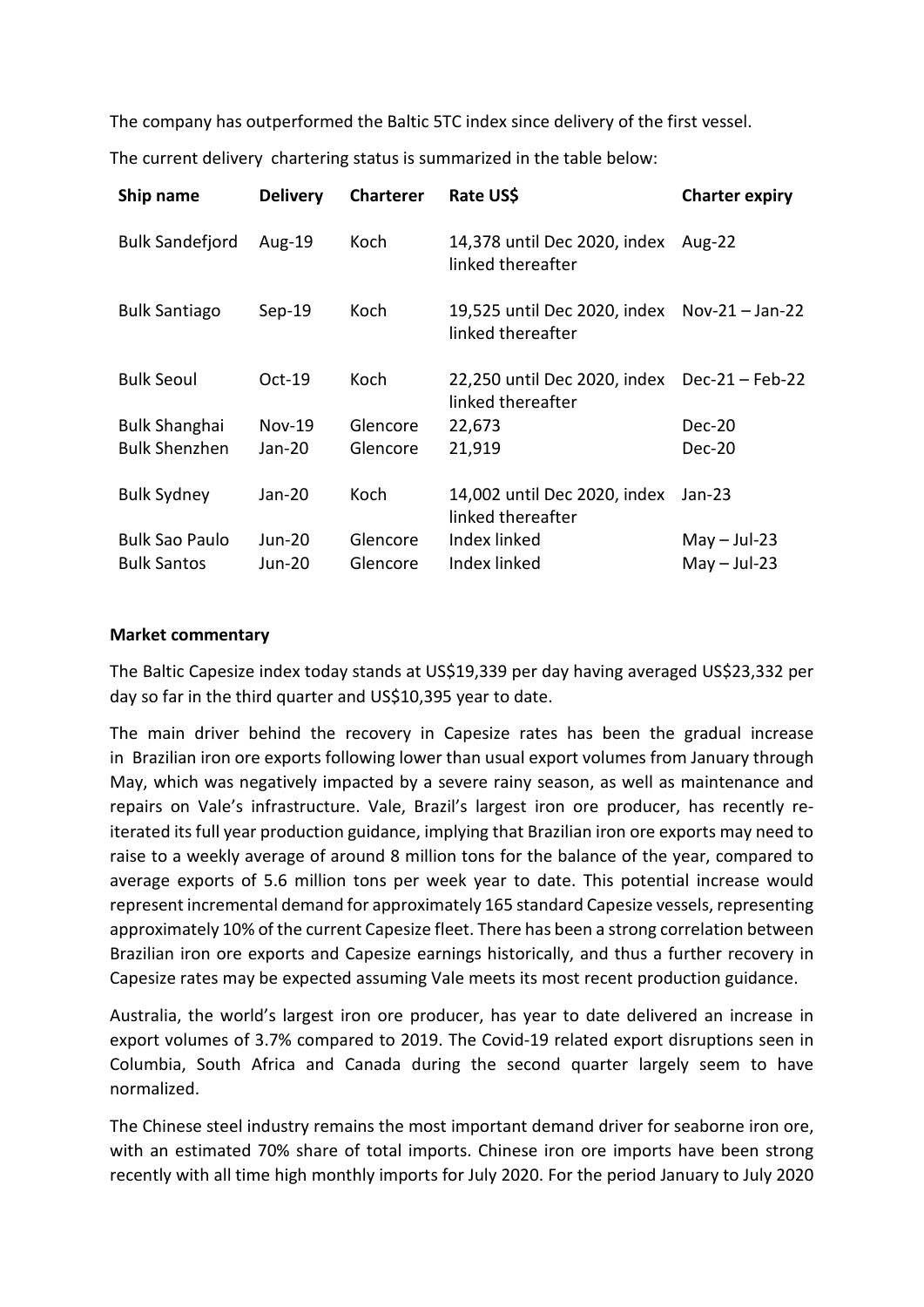iron ore imports were 8.75% above the same period in 2019. Chinese iron ore port inventories currently stand at around 114 million tons, 3% below the levels seen at the same time last year. During Q2, Chinese iron ore inventories measured as days of consumption hit a 10 year low of 24 days. The last times iron ore inventories hit similar levels in 2013 and 2015 a period of restocking activity subsequently followed. Chinese steel production has continued to run at a high utilization rate with year to date production levels up 2.25% year over year.

The Chinese stimulus efforts announced following the Covid-19 outbreak are expected to continue to drive infrastructure investments and steel demand in the quarters ahead.

# **Dry bulk fleet development**

The global dry bulk fleet stands at 902 million dwt as of August 1, 2020, up from 863 million dwt on August 1, 2019.

The current orderbook for dry bulk vessels currently stands at 7.0% of the existing fleet, down from 11.2% in August 2019.

A total of 6.05 million dwt has been ordered year to date (July-20), significantly less than the 17.2 million dwt ordered during the same period in 2019 (July-19).

A total of 8.75 million dwt has been scrapped year to date (July-20), compared to 4.84 million dwt for the same period in 2019 (Jul-19).

Vale earlier this year announced that they will remove older 25 VLOCs from their fleet under a new risk management approach. It is assumed that these vessels that are over 20 years old and have been trading dedicated for Vale will be sold for scrap. Based on the average size of the current trading VLOC fleet, this could represent a removal of approximately 2% of the current fleet of dry bulk vessels above 160,000 dwt.

# **Impact of Covid-19**

Port restrictions, including immigration restrictions and quarantine measures related to Covid-19, are creating challenges for crew changes on regular intervals. Therefore, crews are having to stay onboard longer than planned and some off-hire may be incurred in conjunction with crew changes. The Company did not record any Covid-19 specific costs or off-hire during the second quarter, but has incurred 72 hours of Covid-19 related off-hire so far in the third quarter. We are working closely with our technical managers to protect the safety and wellbeing of our crews while minimizing potential off-hire related to crew changes.

The economic setback caused by the Covid-19 outbreak has instigated government stimulus efforts in China and other countries that are large importers of iron ore. It may be expected that these stimulus efforts will lead to increased infrastructure investments, which can have a positive impact on iron ore demand.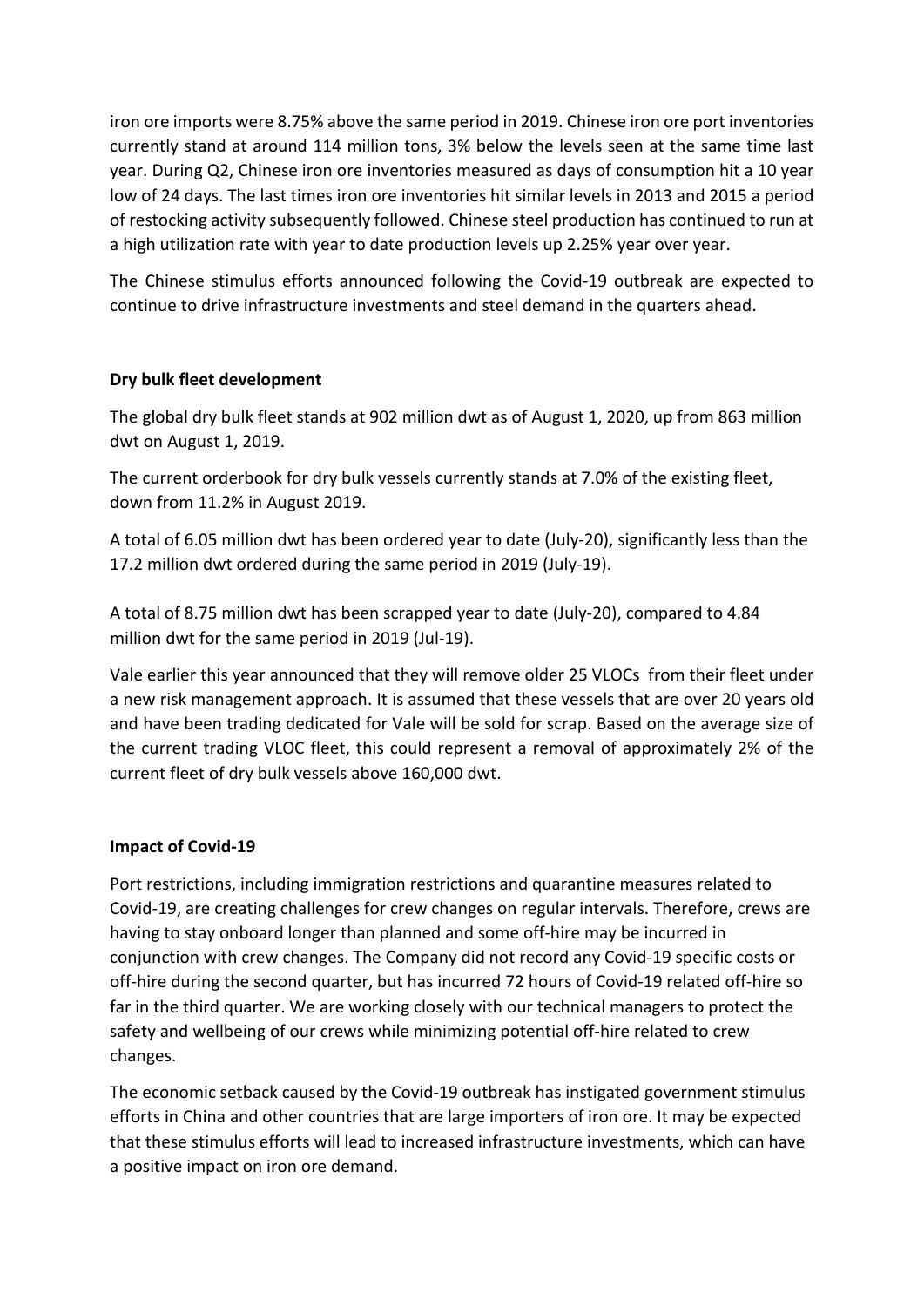Australia and Brazil, The world's two largest producers of iron ore, are so far not seeing any major negative impact on their mining operations as a consequence of Covid-19.

#### **Outlook**

2020 Bulkers has a robust financial structure with moderate financial leverage and a solid cash position. Our operating cash breakeven, which is covered by fixed timecharter coverage for the balance of the year and estimated at approximately US\$14,000 per day for 2021 is significantly lower than the current 12 month charter assessment for a scrubber fitted Newcastlemax, which is currently estimated at US\$22,000 per day.

The Company will continue its strong capital discipline, and will remain focused on returning the majority of free cash flow to shareholders as dividends.

#### **Invitation to webcast and conference call Q2 2020 results**

2020 Bulkers Ltd. will release its financial results for the second quarter of 2020 on Thursday, August 13, 2020. A conference call and webcast will be held at 3:00 PM CET. The earnings report and presentation will be available from the Investor Relations section on www.2020bulkers.com on the same day.

In order to listen to the presentation, you may do one of the following:

Listen-only webcast (including the slide presentation): [https://edge.media](https://edge.media-server.com/mmc/p/yen3k5id)[server.com/mmc/p/yen3k5id](https://edge.media-server.com/mmc/p/yen3k5id)

or you can click the "Webcast" link on [www.2020bulkers.com/investor-relations/](http://www.2020bulkers.com/investor-relations/)

Telephone conference

Dial in details, Participants:

In the 10 minutes prior to call start time, please call the appropriate participant dial-in number and enter the Event Plus Passcode stated below. Please leave any information requested after the tone.

Event Plus Passcode: 9884557 Standard International: +44 (0) 2071 928338 Norway (local): 21 56 30 15 Norway (toll free): 800 568 65 UK (local): 0844 481 9752 UK (toll free): 0800 279 6619 US (local): 1646 741 3167